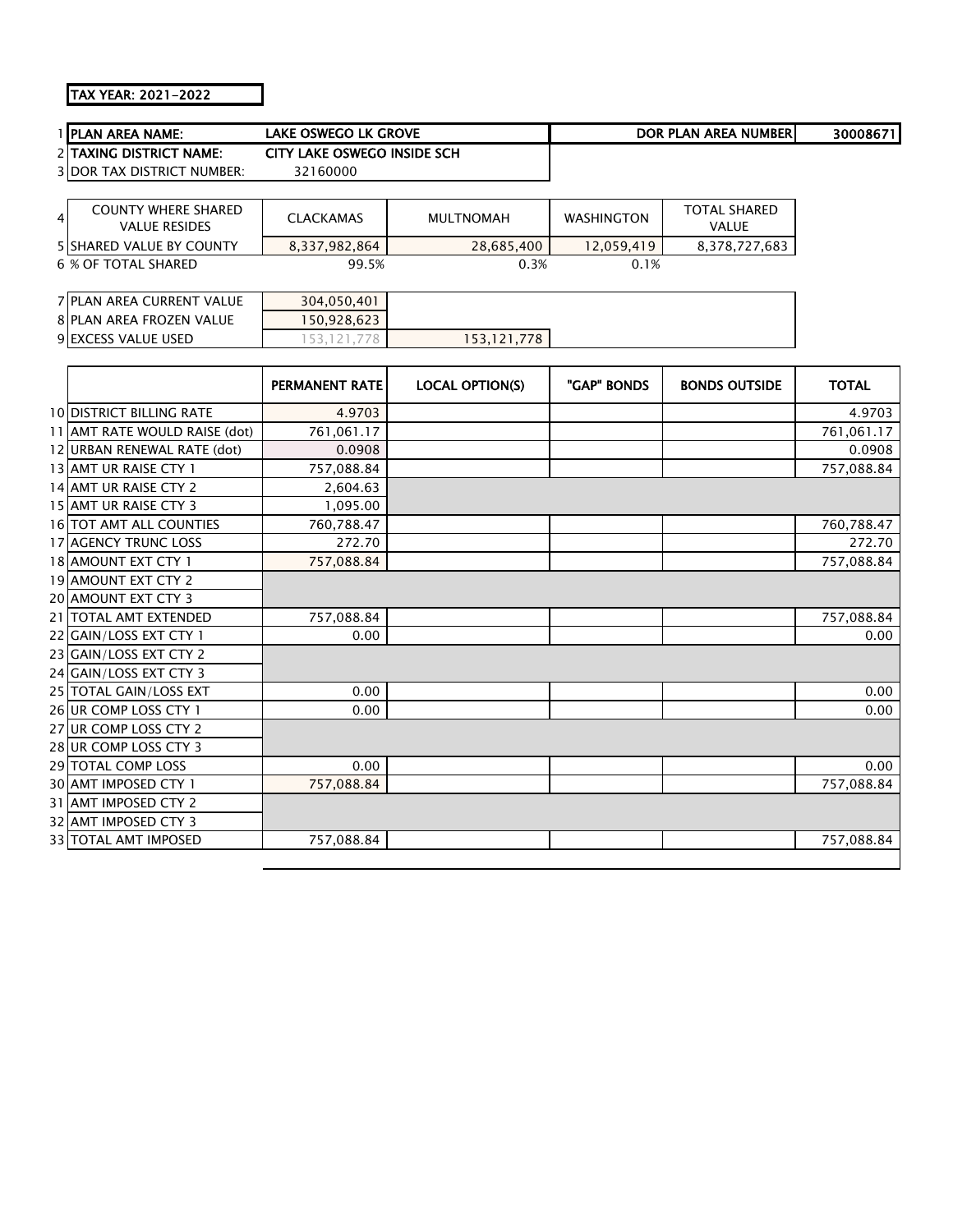| 1 IPLAN AREA NAME:       | LAKE OSWEGO LK GROVE      | <b>DOR PLAN AREA NUMBER</b> | 30008671 |
|--------------------------|---------------------------|-----------------------------|----------|
| 2 ITAXING DISTRICT NAME: | <b>COMM COLL PORTLAND</b> |                             |          |

3 DOR TAX DISTRICT NUMBER: 30609000

| <b>COUNTY WHERE SHARED</b><br>$\overline{4}$<br><b>VALUE RESIDES</b> | <b>CLACKAMAS</b> | MULTNOMAH   | <b>WASHINGTON</b> | <b>TOTAL SHARED</b><br><b>VALUE</b> |
|----------------------------------------------------------------------|------------------|-------------|-------------------|-------------------------------------|
| <b>5 ISHARED VALUE BY COUNTY</b>                                     | 8,254,713,261    | 435,255,970 | 12.059.419        | 8,702,028,650                       |
| 6 % OF TOTAL SHARED                                                  | 94.9%            | 5.0%        | 0.1%              |                                     |

| 7 PLAN AREA CURRENT VALUE | 304.050.401 |             |  |  |  |
|---------------------------|-------------|-------------|--|--|--|
| 8 PLAN AREA FROZEN VALUE  | 50.928.623  |             |  |  |  |
| 9 EXCESS VALUE USED       |             | 153,121,778 |  |  |  |

|                                 | <b>PERMANENT RATE</b> | <b>LOCAL OPTION(S)</b> | "GAP" BONDS | <b>BONDS OUTSIDE</b> | <b>TOTAL</b> |
|---------------------------------|-----------------------|------------------------|-------------|----------------------|--------------|
| <b>10 DISTRICT BILLING RATE</b> | 0.2828                |                        |             |                      | 0.2828       |
| 11 AMT RATE WOULD RAISE (dot)   | 43,302.84             |                        |             |                      | 43,302.84    |
| 12 URBAN RENEWAL RATE (dot)     | 0.0049                |                        |             |                      | 0.0049       |
| 13 AMT UR RAISE CTY 1           | 40,448.09             |                        |             |                      | 40,448.09    |
| 14 AMT UR RAISE CTY 2           | 2,132.75              |                        |             |                      |              |
| 15 AMT UR RAISE CTY 3           | 59.09                 |                        |             |                      |              |
| 16 TOT AMT ALL COUNTIES         | 42,639.93             |                        |             |                      | 42,639.93    |
| <b>17 AGENCY TRUNC LOSS</b>     | 662.91                |                        |             |                      | 662.91       |
| 18 AMOUNT EXT CTY 1             | 40,448.09             |                        |             |                      | 40,448.09    |
| 19 AMOUNT EXT CTY 2             |                       |                        |             |                      |              |
| <b>20 AMOUNT EXT CTY 3</b>      |                       |                        |             |                      |              |
| 21   TOTAL AMT EXTENDED         | 40,448.09             |                        |             |                      | 40,448.09    |
| 22 GAIN/LOSS EXT CTY 1          | 0.00                  |                        |             |                      | 0.00         |
| 23 GAIN/LOSS EXT CTY 2          |                       |                        |             |                      |              |
| 24 GAIN/LOSS EXT CTY 3          |                       |                        |             |                      |              |
| 25 TOTAL GAIN/LOSS EXT          | 0.00                  |                        |             |                      | 0.00         |
| 26 UR COMP LOSS CTY 1           | 0.00                  |                        |             |                      | 0.00         |
| 27 UR COMP LOSS CTY 2           |                       |                        |             |                      |              |
| 28 UR COMP LOSS CTY 3           |                       |                        |             |                      |              |
| 29 TOTAL COMP LOSS              | 0.00                  |                        |             |                      | 0.00         |
| 30 AMT IMPOSED CTY 1            | 40,448.09             |                        |             |                      | 40,448.09    |
| 31 AMT IMPOSED CTY 2            |                       |                        |             |                      |              |
| 32 AMT IMPOSED CTY 3            |                       |                        |             |                      |              |
| 33 TOTAL AMT IMPOSED            | 40,448.09             |                        |             |                      | 40,448.09    |
|                                 |                       |                        |             |                      |              |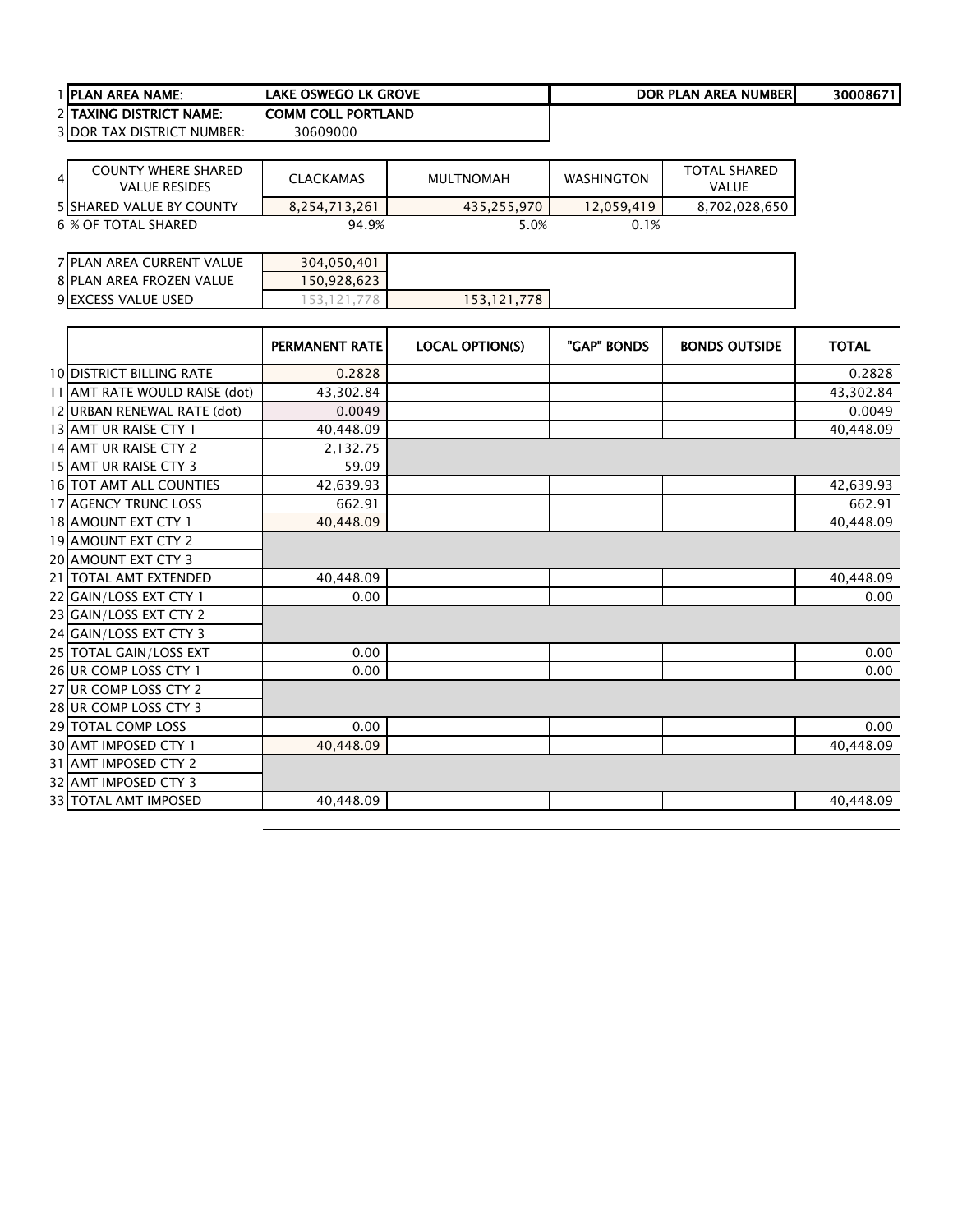| <b>TIPLAN AREA NAME:</b>          | lake oswego lk grove     | DOR PLAN AREA NUMBERI | 30008671 |
|-----------------------------------|--------------------------|-----------------------|----------|
| 2 ITAXING DISTRICT NAME:          | <b>COUNTY CLACKMAS C</b> |                       |          |
| <b>3 DOR TAX DISTRICT NUMBER:</b> | 30000032                 |                       |          |

| 41 | <b>COUNTY WHERE SHARED</b><br><b>VALUE RESIDES</b> | <b>CLACKAMAS</b> |      |      | <b>TOTAL SHARED</b><br>VALUE |
|----|----------------------------------------------------|------------------|------|------|------------------------------|
|    | <b>5 ISHARED VALUE BY COUNTY</b>                   | 8,347,367,375    |      |      | 8,347,367,375                |
|    | 6 % OF TOTAL SHARED                                | 100.0%           | 0.0% | 0.0% |                              |

| 7 PLAN AREA CURRENT VALUE | 304,050,401 |             |  |
|---------------------------|-------------|-------------|--|
| 8 PLAN AREA FROZEN VALUE  | 50,928,623  |             |  |
| 9 EXCESS VALUE USED       |             | 153,121,778 |  |

.

|                                 | <b>PERMANENT RATE</b> | <b>LOCAL OPTION(S)</b> | "GAP" BONDS | <b>BONDS OUTSIDE</b> | <b>TOTAL</b> |
|---------------------------------|-----------------------|------------------------|-------------|----------------------|--------------|
| <b>10 DISTRICT BILLING RATE</b> | 2.4042                |                        |             |                      | 2.4042       |
| 11 AMT RATE WOULD RAISE (dot)   | 368,135.38            |                        |             |                      | 368,135.38   |
| 12 URBAN RENEWAL RATE (dot)     | 0.0441                |                        |             |                      | 0.0441       |
| 13 AMT UR RAISE CTY 1           | 368,118.90            |                        |             |                      | 368,118.90   |
| 14 AMT UR RAISE CTY 2           |                       |                        |             |                      |              |
| 15 AMT UR RAISE CTY 3           |                       |                        |             |                      |              |
| 16 TOT AMT ALL COUNTIES         | 368,118.90            |                        |             |                      | 368,118.90   |
| <b>17 AGENCY TRUNC LOSS</b>     | 16.48                 |                        |             |                      | 16.48        |
| 18 AMOUNT EXT CTY 1             | 368,118.90            |                        |             |                      | 368,118.90   |
| 19 AMOUNT EXT CTY 2             |                       |                        |             |                      |              |
| <b>20 AMOUNT EXT CTY 3</b>      |                       |                        |             |                      |              |
| 21   TOTAL AMT EXTENDED         | 368,118.90            |                        |             |                      | 368,118.90   |
| 22 GAIN/LOSS EXT CTY 1          | 0.00                  |                        |             |                      | 0.00         |
| 23 GAIN/LOSS EXT CTY 2          |                       |                        |             |                      |              |
| 24 GAIN/LOSS EXT CTY 3          |                       |                        |             |                      |              |
| 25 TOTAL GAIN/LOSS EXT          | 0.00                  |                        |             |                      | 0.00         |
| 26 UR COMP LOSS CTY 1           | 0.00                  |                        |             |                      | 0.00         |
| 27 UR COMP LOSS CTY 2           |                       |                        |             |                      |              |
| 28 UR COMP LOSS CTY 3           |                       |                        |             |                      |              |
| 29 TOTAL COMP LOSS              | 0.00                  |                        |             |                      | 0.00         |
| 30 AMT IMPOSED CTY 1            | 368,118.90            |                        |             |                      | 368,118.90   |
| 31 AMT IMPOSED CTY 2            |                       |                        |             |                      |              |
| 32 AMT IMPOSED CTY 3            |                       |                        |             |                      |              |
| <b>33 TOTAL AMT IMPOSED</b>     | 368,118.90            |                        |             |                      | 368,118.90   |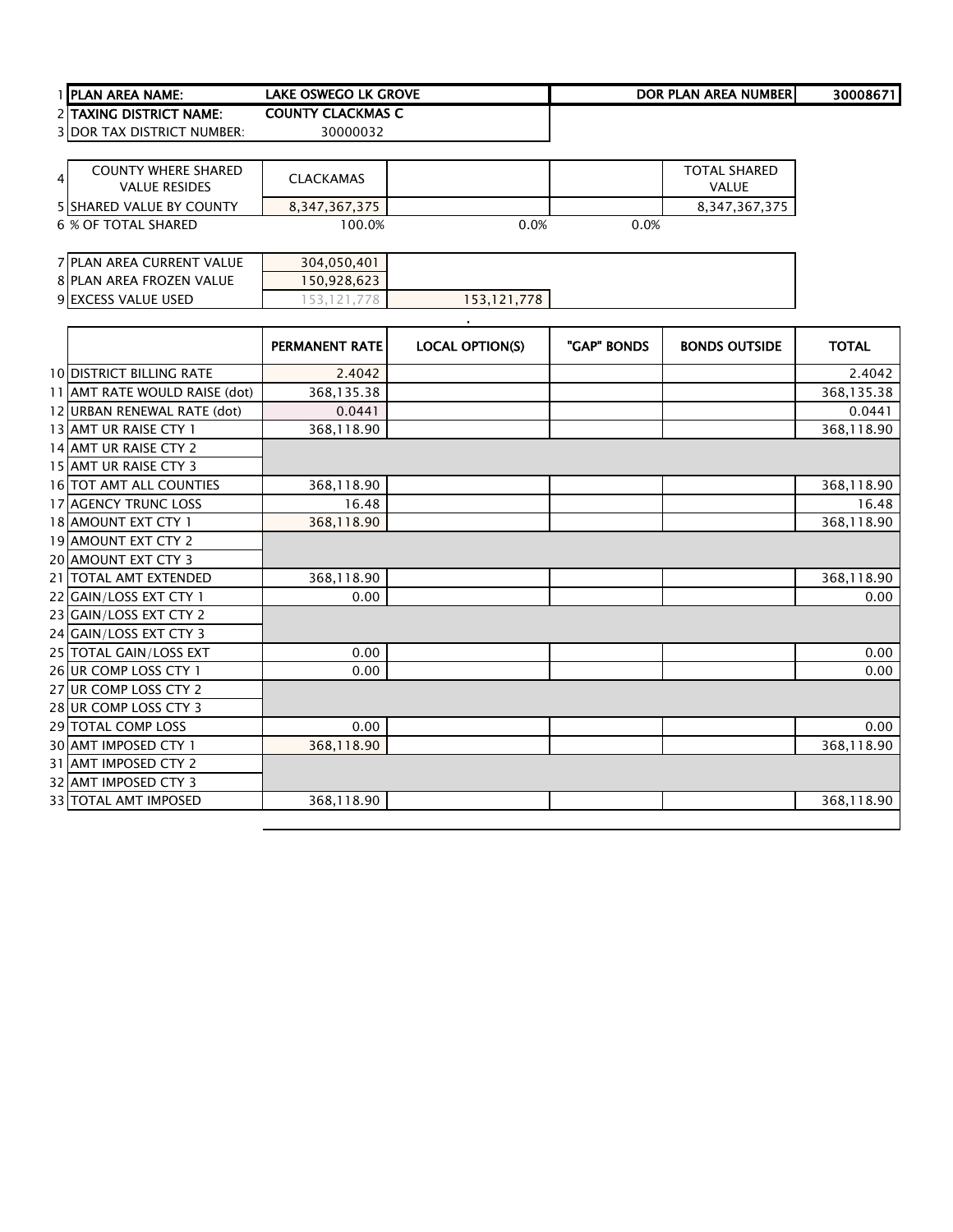| <b>TIPLAN AREA NAME:</b>          | lake oswego lk grove             | DOR PLAN AREA NUMBERI | 30008671 |
|-----------------------------------|----------------------------------|-----------------------|----------|
| 2 ITAXING DISTRICT NAME:          | <b>COUNTY EXTENSION &amp; 4H</b> |                       |          |
| <b>3IDOR TAX DISTRICT NUMBER:</b> | 30008091                         |                       |          |

| $\overline{4}$ | <b>COUNTY WHERE SHARED</b><br><b>VALUE RESIDES</b> | <b>CLACKAMAS</b> |      |      | <b>TOTAL SHARED</b><br>VALUE |
|----------------|----------------------------------------------------|------------------|------|------|------------------------------|
|                | <b>5 ISHARED VALUE BY COUNTY</b>                   | 8.347.367.375    |      |      | 8,347,367,375                |
|                | 6 % OF TOTAL SHARED                                | 100.0%           | 0.0% | 0.0% |                              |

| 7 PLAN AREA CURRENT VALUE | 304,050,401 |             |  |
|---------------------------|-------------|-------------|--|
| 8 PLAN AREA FROZEN VALUE  | 50.928.623  |             |  |
| 9 EXCESS VALUE USED       |             | 153.121.778 |  |

|                                 | <b>PERMANENT RATE</b> | <b>LOCAL OPTION(S)</b> | "GAP" BONDS | <b>BONDS OUTSIDE</b> | <b>TOTAL</b> |
|---------------------------------|-----------------------|------------------------|-------------|----------------------|--------------|
| <b>10 DISTRICT BILLING RATE</b> | 0.0500                |                        |             |                      | 0.0500       |
| 11 AMT RATE WOULD RAISE (dot)   | 7,656.09              |                        |             |                      | 7,656.09     |
| 12 URBAN RENEWAL RATE (dot)     | 0.0009                |                        |             |                      | 0.0009       |
| 13 AMT UR RAISE CTY 1           | 7,512.63              |                        |             |                      | 7,512.63     |
| 14 AMT UR RAISE CTY 2           |                       |                        |             |                      |              |
| 15 AMT UR RAISE CTY 3           |                       |                        |             |                      |              |
| 16 TOT AMT ALL COUNTIES         | 7,512.63              |                        |             |                      | 7,512.63     |
| 17 AGENCY TRUNC LOSS            | 143.46                |                        |             |                      | 143.46       |
| 18 AMOUNT EXT CTY 1             | 7,512.63              |                        |             |                      | 7,512.63     |
| 19 AMOUNT EXT CTY 2             |                       |                        |             |                      |              |
| <b>20 AMOUNT EXT CTY 3</b>      |                       |                        |             |                      |              |
| 21   TOTAL AMT EXTENDED         | 7.512.63              |                        |             |                      | 7,512.63     |
| 22 GAIN/LOSS EXT CTY 1          | 0.00                  |                        |             |                      | 0.00         |
| 23 GAIN/LOSS EXT CTY 2          |                       |                        |             |                      |              |
| 24 GAIN/LOSS EXT CTY 3          |                       |                        |             |                      |              |
| 25 TOTAL GAIN/LOSS EXT          | 0.00                  |                        |             |                      | 0.00         |
| 26 UR COMP LOSS CTY 1           | 0.00                  |                        |             |                      | 0.00         |
| 27 UR COMP LOSS CTY 2           |                       |                        |             |                      |              |
| 28 UR COMP LOSS CTY 3           |                       |                        |             |                      |              |
| <b>29 TOTAL COMP LOSS</b>       | 0.00                  |                        |             |                      | 0.00         |
| 30 AMT IMPOSED CTY 1            | 7,512.63              |                        |             |                      | 7,512.63     |
| 31 AMT IMPOSED CTY 2            |                       |                        |             |                      |              |
| 32 AMT IMPOSED CTY 3            |                       |                        |             |                      |              |
| <b>33 TOTAL AMT IMPOSED</b>     | 7,512.63              |                        |             |                      | 7,512.63     |
|                                 |                       |                        |             |                      |              |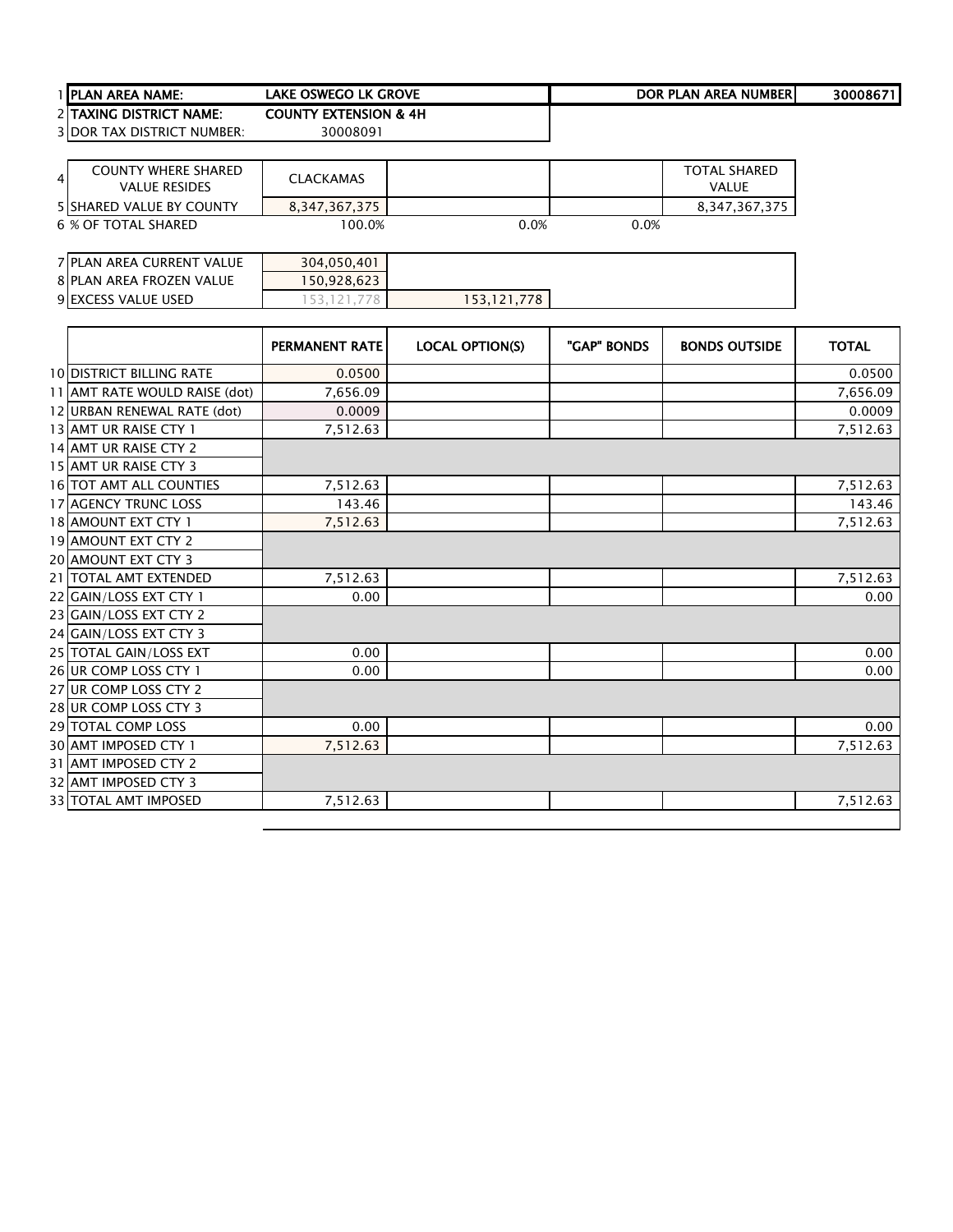| <b>TIPLAN AREA NAME:</b>          | lake oswego lk grove | DOR PLAN AREA NUMBERI | 30008671 |
|-----------------------------------|----------------------|-----------------------|----------|
| <b>2ITAXING DISTRICT NAME:</b>    | COUNTY LIBRARY       |                       |          |
| <b>3IDOR TAX DISTRICT NUMBER:</b> | 30009121             |                       |          |

| $\overline{4}$ | <b>COUNTY WHERE SHARED</b><br><b>VALUE RESIDES</b> | <b>CLACKAMAS</b> |      |      | TOTAL SHARED<br><b>VALUE</b> |
|----------------|----------------------------------------------------|------------------|------|------|------------------------------|
|                | <b>5 ISHARED VALUE BY COUNTY</b>                   | 8.347.367.375    |      |      | 8.347.367.375                |
|                | 6 % OF TOTAL SHARED                                | 100.0%           | 0.0% | 0.0% |                              |

| 7 PLAN AREA CURRENT VALUE | 304,050,401 |             |  |  |
|---------------------------|-------------|-------------|--|--|
| 8 PLAN AREA FROZEN VALUE  | 150,928,623 |             |  |  |
| 9 EXCESS VALUE USED       |             | 153.121.778 |  |  |

|                                 | <b>PERMANENT RATE</b> | <b>LOCAL OPTION(S)</b> | "GAP" BONDS | <b>BONDS OUTSIDE</b> | <b>TOTAL</b> |
|---------------------------------|-----------------------|------------------------|-------------|----------------------|--------------|
| <b>10 DISTRICT BILLING RATE</b> | 0.3974                |                        |             |                      | 0.3974       |
| 11 AMT RATE WOULD RAISE (dot)   | 60,850.59             |                        |             |                      | 60,850.59    |
| 12 URBAN RENEWAL RATE (dot)     | 0.0072                |                        |             |                      | 0.0072       |
| 13 AMT UR RAISE CTY 1           | 60,101.05             |                        |             |                      | 60,101.05    |
| 14 AMT UR RAISE CTY 2           |                       |                        |             |                      |              |
| 15 AMT UR RAISE CTY 3           |                       |                        |             |                      |              |
| 16 TOT AMT ALL COUNTIES         | 60,101.05             |                        |             |                      | 60,101.05    |
| 17 AGENCY TRUNC LOSS            | 749.54                |                        |             |                      | 749.54       |
| 18 AMOUNT EXT CTY 1             | 60,101.05             |                        |             |                      | 60,101.05    |
| 19 AMOUNT EXT CTY 2             |                       |                        |             |                      |              |
| <b>20 AMOUNT EXT CTY 3</b>      |                       |                        |             |                      |              |
| 21   TOTAL AMT EXTENDED         | 60,101.05             |                        |             |                      | 60,101.05    |
| 22 GAIN/LOSS EXT CTY 1          | 0.00                  |                        |             |                      | 0.00         |
| 23 GAIN/LOSS EXT CTY 2          |                       |                        |             |                      |              |
| 24 GAIN/LOSS EXT CTY 3          |                       |                        |             |                      |              |
| 25 TOTAL GAIN/LOSS EXT          | 0.00                  |                        |             |                      | 0.00         |
| 26 UR COMP LOSS CTY 1           | 0.00                  |                        |             |                      | 0.00         |
| 27 UR COMP LOSS CTY 2           |                       |                        |             |                      |              |
| 28 UR COMP LOSS CTY 3           |                       |                        |             |                      |              |
| <b>29 TOTAL COMP LOSS</b>       | 0.00                  |                        |             |                      | 0.00         |
| 30 AMT IMPOSED CTY 1            | 60,101.05             |                        |             |                      | 60,101.05    |
| 31 AMT IMPOSED CTY 2            |                       |                        |             |                      |              |
| 32 AMT IMPOSED CTY 3            |                       |                        |             |                      |              |
| <b>33 TOTAL AMT IMPOSED</b>     | 60,101.05             |                        |             |                      | 60,101.05    |
|                                 |                       |                        |             |                      |              |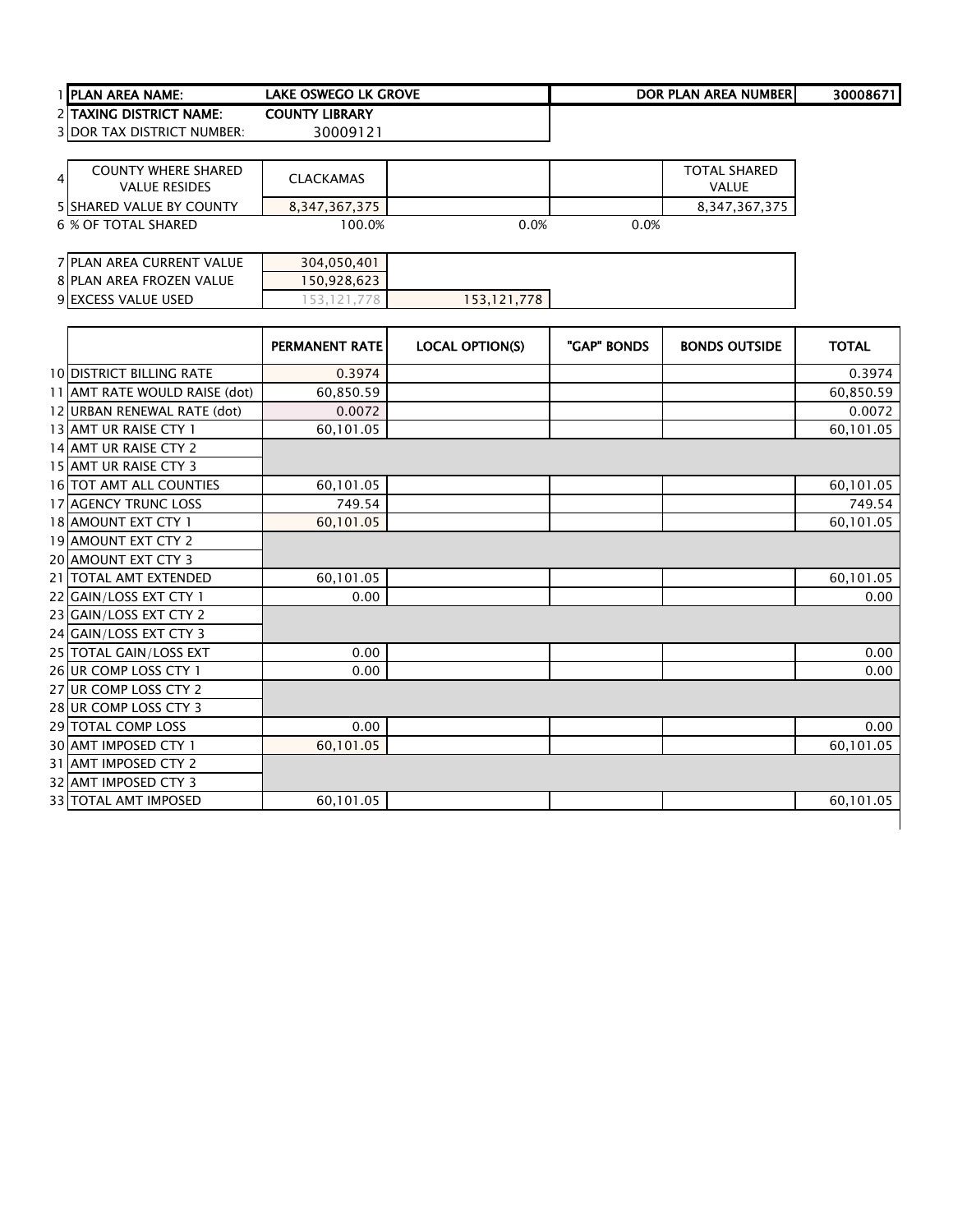| 1 IPLAN AREA NAME:                | LAKE OSWEGO LK GROVE     | DOR PLAN AREA NUMBERI | 30008671 |
|-----------------------------------|--------------------------|-----------------------|----------|
| <b>2 TAXING DISTRICT NAME:</b>    | <b>ICOUNTY SOIL CONS</b> |                       |          |
| <b>3IDOR TAX DISTRICT NUMBER:</b> | 30008060                 |                       |          |

| 4 | <b>COUNTY WHERE SHARED</b><br><b>VALUE RESIDES</b> | <b>CLACKAMAS</b> |      |      | TOTAL SHARED<br>VALUE |
|---|----------------------------------------------------|------------------|------|------|-----------------------|
|   | <b>5 ISHARED VALUE BY COUNTY</b>                   | 8,347,367,375    |      |      | 8.347.367.375         |
|   | 6 % OF TOTAL SHARED                                | 100.0%           | 0.0% | 0.0% |                       |

| 7 PLAN AREA CURRENT VALUE | 304.050.401 |             |  |
|---------------------------|-------------|-------------|--|
| 8 PLAN AREA FROZEN VALUE  | 50,928,623  |             |  |
| 9 EXCESS VALUE USED       |             | 153,121,778 |  |

|                                 | <b>PERMANENT RATE</b> | <b>LOCAL OPTION(S)</b> | "GAP" BONDS | <b>BONDS OUTSIDE</b> | <b>TOTAL</b> |
|---------------------------------|-----------------------|------------------------|-------------|----------------------|--------------|
| <b>10 DISTRICT BILLING RATE</b> | 0.0500                |                        |             |                      | 0.0500       |
| 11 AMT RATE WOULD RAISE (dot)   | 7,656.09              |                        |             |                      | 7,656.09     |
| 12 URBAN RENEWAL RATE (dot)     | 0.0009                |                        |             |                      | 0.0009       |
| 13 AMT UR RAISE CTY 1           | 7,512.63              |                        |             |                      | 7,512.63     |
| 14 AMT UR RAISE CTY 2           |                       |                        |             |                      |              |
| 15 AMT UR RAISE CTY 3           |                       |                        |             |                      |              |
| 16 TOT AMT ALL COUNTIES         | 7,512.63              |                        |             |                      | 7,512.63     |
| <b>17 AGENCY TRUNC LOSS</b>     | 143.46                |                        |             |                      | 143.46       |
| 18 AMOUNT EXT CTY 1             | 7,512.63              |                        |             |                      | 7,512.63     |
| 19 AMOUNT EXT CTY 2             |                       |                        |             |                      |              |
| <b>20 AMOUNT EXT CTY 3</b>      |                       |                        |             |                      |              |
| 21   TOTAL AMT EXTENDED         | 7,512.63              |                        |             |                      | 7,512.63     |
| 22 GAIN/LOSS EXT CTY 1          | 0.00                  |                        |             |                      | 0.00         |
| 23 GAIN/LOSS EXT CTY 2          |                       |                        |             |                      |              |
| 24 GAIN/LOSS EXT CTY 3          |                       |                        |             |                      |              |
| 25 TOTAL GAIN/LOSS EXT          | 0.00                  |                        |             |                      | 0.00         |
| 26 UR COMP LOSS CTY 1           | 0.00                  |                        |             |                      | 0.00         |
| 27 UR COMP LOSS CTY 2           |                       |                        |             |                      |              |
| 28 UR COMP LOSS CTY 3           |                       |                        |             |                      |              |
| 29 TOTAL COMP LOSS              | 0.00                  |                        |             |                      | 0.00         |
| 30 AMT IMPOSED CTY 1            | 7,512.63              |                        |             |                      | 7,512.63     |
| 31 AMT IMPOSED CTY 2            |                       |                        |             |                      |              |
| 32 AMT IMPOSED CTY 3            |                       |                        |             |                      |              |
| 33 TOTAL AMT IMPOSED            | 7.512.63              |                        |             |                      | 7,512.63     |
|                                 |                       |                        |             |                      |              |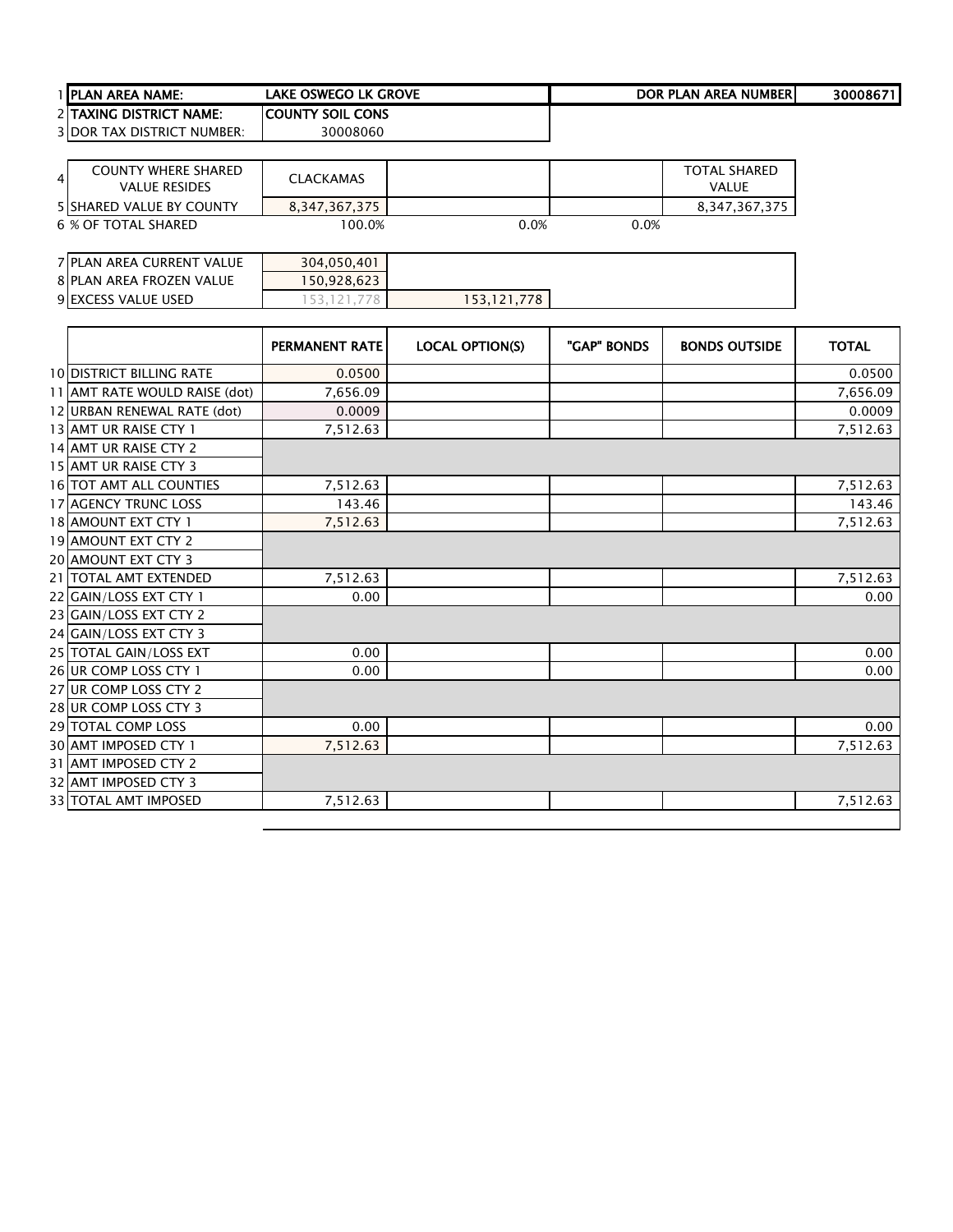| <b>I IPLAN AREA NAME:</b>         | LAKE OSWEGO LK GROVE        | DOR PLAN AREA NUMBER | 30008671 |
|-----------------------------------|-----------------------------|----------------------|----------|
| 2 TAXING DISTRICT NAME:           | <b>ESD CLACKAMAS COUNTY</b> |                      |          |
| <b>3IDOR TAX DISTRICT NUMBER:</b> | 30503000                    |                      |          |

| $\overline{4}$ | COUNTY WHERE SHARED<br><b>VALUE RESIDES</b> | CLACKAMAS     | MULTNOMAH  | <b>WASHINGTON</b> | <b>TOTAL SHARED</b><br><b>VALUE</b> |
|----------------|---------------------------------------------|---------------|------------|-------------------|-------------------------------------|
|                | <b>5 ISHARED VALUE BY COUNTY</b>            | 8.338.004.964 | 28.685.400 | 12.059.419        | 8.378.749.783                       |
|                | 6 % OF TOTAL SHARED                         | 99.5%         | 0.3%       | 0.1%              |                                     |

| 7 PLAN AREA CURRENT VALUE | 304,050,401 |             |  |
|---------------------------|-------------|-------------|--|
| 8 PLAN AREA FROZEN VALUE  | 50,928,623  |             |  |
| 9 EXCESS VALUE USED       |             | 153,121,778 |  |

| <b>10 DISTRICT BILLING RATE</b><br>0.3687<br>11 AMT RATE WOULD RAISE (dot)<br>56,456.00<br>12 URBAN RENEWAL RATE (dot)<br>0.0067<br>13 AMT UR RAISE CTY 1<br>55,864.63<br>14 AMT UR RAISE CTY 2<br>192.19<br>15 AMT UR RAISE CTY 3<br>80.80<br>16 TOT AMT ALL COUNTIES<br>56,137.62<br><b>17 AGENCY TRUNC LOSS</b><br>318.38<br>18 AMOUNT EXT CTY 1<br>55,864.63<br>19 AMOUNT EXT CTY 2<br><b>20 AMOUNT EXT CTY 3</b><br>21 TOTAL AMT EXTENDED<br>55,864.63<br>22 GAIN/LOSS EXT CTY 1<br>0.00<br>23 GAIN/LOSS EXT CTY 2<br>24 GAIN/LOSS EXT CTY 3<br>25 TOTAL GAIN/LOSS EXT<br>0.00<br>26 UR COMP LOSS CTY 1<br>0.00<br>27 UR COMP LOSS CTY 2<br>28 UR COMP LOSS CTY 3<br>29 TOTAL COMP LOSS<br>0.00<br>30 AMT IMPOSED CTY 1<br>55,864.63 |  | <b>PERMANENT RATE</b> | <b>LOCAL OPTION(S)</b> | "GAP" BONDS | <b>BONDS OUTSIDE</b> | <b>TOTAL</b> |
|-------------------------------------------------------------------------------------------------------------------------------------------------------------------------------------------------------------------------------------------------------------------------------------------------------------------------------------------------------------------------------------------------------------------------------------------------------------------------------------------------------------------------------------------------------------------------------------------------------------------------------------------------------------------------------------------------------------------------------------------|--|-----------------------|------------------------|-------------|----------------------|--------------|
|                                                                                                                                                                                                                                                                                                                                                                                                                                                                                                                                                                                                                                                                                                                                           |  |                       |                        |             |                      | 0.3687       |
|                                                                                                                                                                                                                                                                                                                                                                                                                                                                                                                                                                                                                                                                                                                                           |  |                       |                        |             |                      | 56,456.00    |
|                                                                                                                                                                                                                                                                                                                                                                                                                                                                                                                                                                                                                                                                                                                                           |  |                       |                        |             |                      | 0.0067       |
|                                                                                                                                                                                                                                                                                                                                                                                                                                                                                                                                                                                                                                                                                                                                           |  |                       |                        |             |                      | 55,864.63    |
|                                                                                                                                                                                                                                                                                                                                                                                                                                                                                                                                                                                                                                                                                                                                           |  |                       |                        |             |                      |              |
|                                                                                                                                                                                                                                                                                                                                                                                                                                                                                                                                                                                                                                                                                                                                           |  |                       |                        |             |                      |              |
|                                                                                                                                                                                                                                                                                                                                                                                                                                                                                                                                                                                                                                                                                                                                           |  |                       |                        |             |                      | 56,137.62    |
|                                                                                                                                                                                                                                                                                                                                                                                                                                                                                                                                                                                                                                                                                                                                           |  |                       |                        |             |                      | 318.38       |
|                                                                                                                                                                                                                                                                                                                                                                                                                                                                                                                                                                                                                                                                                                                                           |  |                       |                        |             |                      | 55,864.63    |
|                                                                                                                                                                                                                                                                                                                                                                                                                                                                                                                                                                                                                                                                                                                                           |  |                       |                        |             |                      |              |
|                                                                                                                                                                                                                                                                                                                                                                                                                                                                                                                                                                                                                                                                                                                                           |  |                       |                        |             |                      |              |
|                                                                                                                                                                                                                                                                                                                                                                                                                                                                                                                                                                                                                                                                                                                                           |  |                       |                        |             |                      | 55,864.63    |
|                                                                                                                                                                                                                                                                                                                                                                                                                                                                                                                                                                                                                                                                                                                                           |  |                       |                        |             |                      | 0.00         |
|                                                                                                                                                                                                                                                                                                                                                                                                                                                                                                                                                                                                                                                                                                                                           |  |                       |                        |             |                      |              |
|                                                                                                                                                                                                                                                                                                                                                                                                                                                                                                                                                                                                                                                                                                                                           |  |                       |                        |             |                      |              |
|                                                                                                                                                                                                                                                                                                                                                                                                                                                                                                                                                                                                                                                                                                                                           |  |                       |                        |             |                      | 0.00         |
|                                                                                                                                                                                                                                                                                                                                                                                                                                                                                                                                                                                                                                                                                                                                           |  |                       |                        |             |                      | 0.00         |
|                                                                                                                                                                                                                                                                                                                                                                                                                                                                                                                                                                                                                                                                                                                                           |  |                       |                        |             |                      |              |
|                                                                                                                                                                                                                                                                                                                                                                                                                                                                                                                                                                                                                                                                                                                                           |  |                       |                        |             |                      |              |
|                                                                                                                                                                                                                                                                                                                                                                                                                                                                                                                                                                                                                                                                                                                                           |  |                       |                        |             |                      | 0.00         |
|                                                                                                                                                                                                                                                                                                                                                                                                                                                                                                                                                                                                                                                                                                                                           |  |                       |                        |             |                      | 55,864.63    |
| 31 AMT IMPOSED CTY 2                                                                                                                                                                                                                                                                                                                                                                                                                                                                                                                                                                                                                                                                                                                      |  |                       |                        |             |                      |              |
| 32 AMT IMPOSED CTY 3                                                                                                                                                                                                                                                                                                                                                                                                                                                                                                                                                                                                                                                                                                                      |  |                       |                        |             |                      |              |
| 55,864.63<br><b>33 TOTAL AMT IMPOSED</b>                                                                                                                                                                                                                                                                                                                                                                                                                                                                                                                                                                                                                                                                                                  |  |                       |                        |             |                      | 55,864.63    |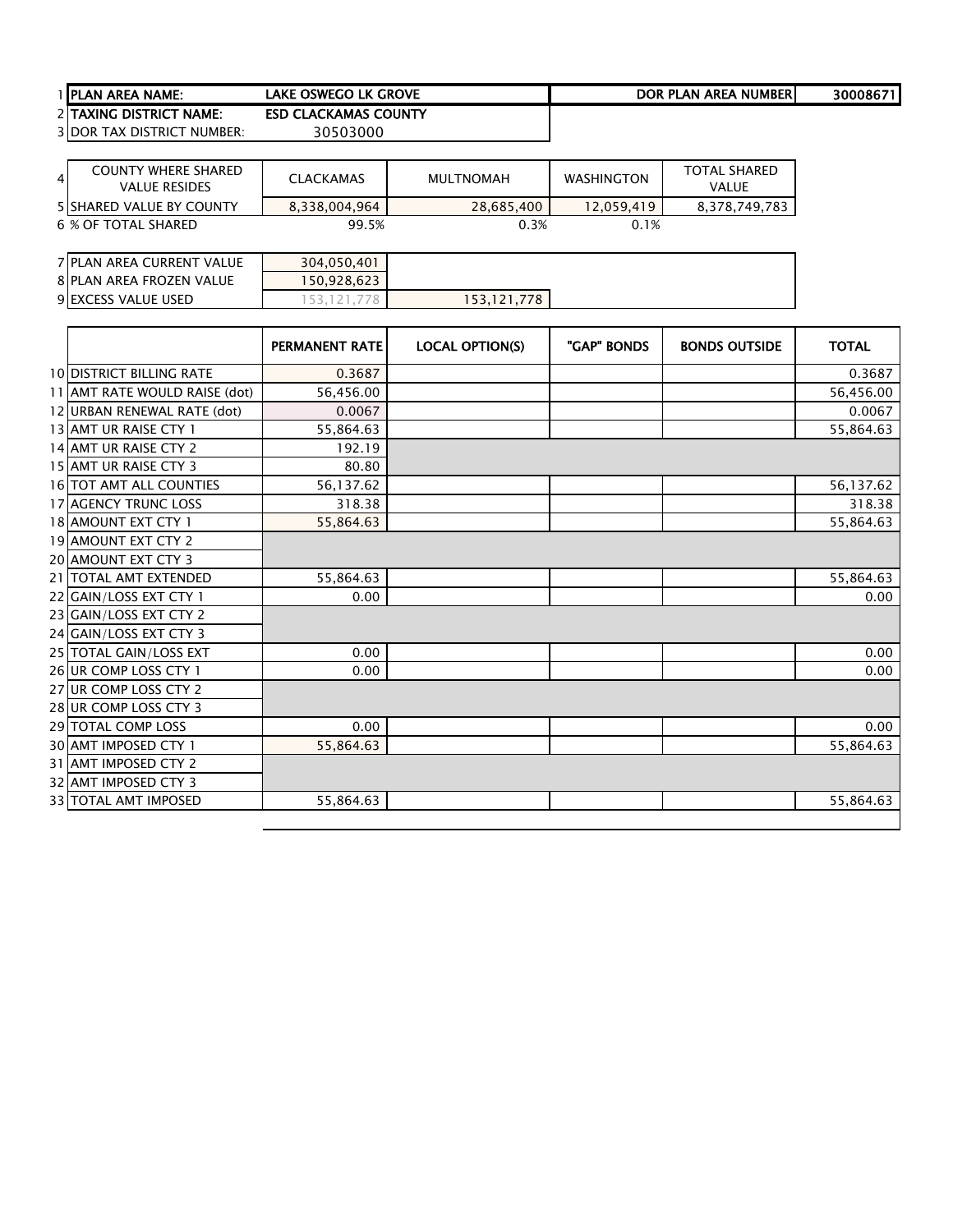| <b>TIPLAN AREA NAME:</b>          | lake oswego lk grove   | DOR PLAN AREA NUMBERI | 300086711 |
|-----------------------------------|------------------------|-----------------------|-----------|
| 2 ITAXING DISTRICT NAME:          | <b>PARK LAKE GROVE</b> |                       |           |
| <b>3IDOR TAX DISTRICT NUMBER:</b> | 30005130               |                       |           |

| $\overline{4}$ | <b>COUNTY WHERE SHARED</b><br><b>VALUE RESIDES</b> | <b>CLACKAMAS</b> | <b>MULTNOMAH</b> | <b>WASHINGTON</b> | <b>TOTAL SHARED</b><br><b>VALUE</b> |
|----------------|----------------------------------------------------|------------------|------------------|-------------------|-------------------------------------|
|                | <b>5 ISHARED VALUE BY COUNTY</b>                   | 5.116.591.203    |                  |                   | 5.116.591.203                       |
|                | 6 % OF TOTAL SHARED                                | 100.0%           | 0.0%             | 0.0%              |                                     |

| 7 PLAN AREA CURRENT VALUE | 304,050,401 |             |  |  |
|---------------------------|-------------|-------------|--|--|
| 8 PLAN AREA FROZEN VALUE  | 150,928,623 |             |  |  |
| 9 EXCESS VALUE USED       |             | 153,121,778 |  |  |

|                                 | <b>PERMANENT RATE</b> | <b>LOCAL OPTION(S)</b> | "GAP" BONDS | <b>BONDS OUTSIDE</b> | <b>TOTAL</b> |
|---------------------------------|-----------------------|------------------------|-------------|----------------------|--------------|
| <b>10 DISTRICT BILLING RATE</b> | 0.0420                |                        |             |                      | 0.0420       |
| 11 AMT RATE WOULD RAISE (dot)   | 6,431.11              |                        |             |                      | 6,431.11     |
| 12 URBAN RENEWAL RATE (dot)     | 0.0012                |                        |             |                      | 0.0012       |
| 13 AMT UR RAISE CTY 1           | 6,139.91              |                        |             |                      | 6,139.91     |
| 14 AMT UR RAISE CTY 2           | 0.00                  |                        |             |                      |              |
| 15 AMT UR RAISE CTY 3           | 0.00                  |                        |             |                      |              |
| 16 TOT AMT ALL COUNTIES         | 6,139.91              |                        |             |                      | 6,139.91     |
| <b>17 AGENCY TRUNC LOSS</b>     | 291.20                |                        |             |                      | 291.20       |
| 18 AMOUNT EXT CTY 1             | 6,139.91              |                        |             |                      | 6,139.91     |
| 19 AMOUNT EXT CTY 2             |                       |                        |             |                      |              |
| <b>20 AMOUNT EXT CTY 3</b>      |                       |                        |             |                      |              |
| 21   TOTAL AMT EXTENDED         | 6,139.91              |                        |             |                      | 6,139.91     |
| 22 GAIN/LOSS EXT CTY 1          | 0.00                  |                        |             |                      | 0.00         |
| 23 GAIN/LOSS EXT CTY 2          |                       |                        |             |                      |              |
| 24 GAIN/LOSS EXT CTY 3          |                       |                        |             |                      |              |
| 25 TOTAL GAIN/LOSS EXT          | 0.00                  |                        |             |                      | 0.00         |
| 26 UR COMP LOSS CTY 1           | 0.00                  |                        |             |                      | 0.00         |
| 27 UR COMP LOSS CTY 2           |                       |                        |             |                      |              |
| 28 UR COMP LOSS CTY 3           |                       |                        |             |                      |              |
| 29 TOTAL COMP LOSS              | 0.00                  |                        |             |                      | 0.00         |
| 30 AMT IMPOSED CTY 1            | 6,139.91              |                        |             |                      | 6,139.91     |
| 31 AMT IMPOSED CTY 2            |                       |                        |             |                      |              |
| 32 AMT IMPOSED CTY 3            |                       |                        |             |                      |              |
| 33 TOTAL AMT IMPOSED            | 6.139.91              |                        |             |                      | 6,139.91     |
|                                 |                       |                        |             |                      |              |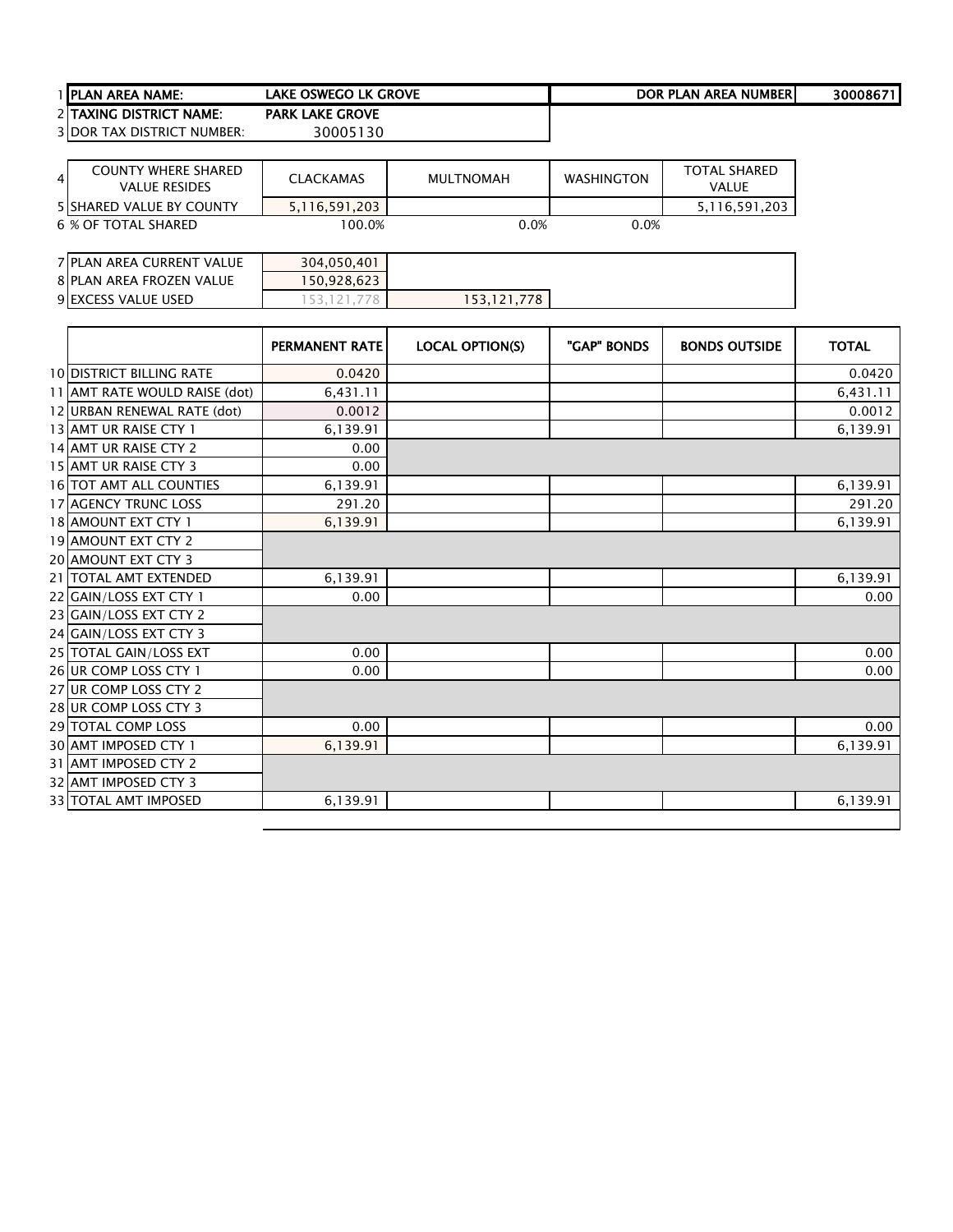| <b>TIPLAN AREA NAME:</b>          | lake oswego lk grove    | DOR PLAN AREA NUMBERI | 300086711 |
|-----------------------------------|-------------------------|-----------------------|-----------|
| 2 ITAXING DISTRICT NAME:          | <b>PORT OF PORTLAND</b> |                       |           |
| <b>3IDOR TAX DISTRICT NUMBER:</b> | 30002160                |                       |           |

| <b>COUNTY WHERE SHARED</b><br>$\overline{4}$<br><b>VALUE RESIDES</b> | <b>CLACKAMAS</b> | MULTNOMAH   | <b>WASHINGTON</b> | <b>TOTAL SHARED</b><br><b>VALUE</b> |
|----------------------------------------------------------------------|------------------|-------------|-------------------|-------------------------------------|
| <b>5 ISHARED VALUE BY COUNTY</b>                                     | 8,347,367,375    | 435,255,970 | 12.059.419        | 8,794,682,764                       |
| 6 % OF TOTAL SHARED                                                  | 94.9%            | 4.9%        | 0.1%              |                                     |

| 7 PLAN AREA CURRENT VALUE | 304,050,401 |             |  |
|---------------------------|-------------|-------------|--|
| 8 PLAN AREA FROZEN VALUE  | 150.928.623 |             |  |
| 9 EXCESS VALUE USED       |             | 153.121.778 |  |

|                                 | <b>PERMANENT RATE</b> | <b>LOCAL OPTION(S)</b> | "GAP" BONDS | <b>BONDS OUTSIDE</b> | <b>TOTAL</b> |
|---------------------------------|-----------------------|------------------------|-------------|----------------------|--------------|
| <b>10 DISTRICT BILLING RATE</b> | 0.0701                |                        |             |                      | 0.0701       |
| 11 AMT RATE WOULD RAISE (dot)   | 10,733.84             |                        |             |                      | 10,733.84    |
| 12 URBAN RENEWAL RATE (dot)     | 0.0012                |                        |             |                      | 0.0012       |
| 13 AMT UR RAISE CTY 1           | 10,016.84             |                        |             |                      | 10,016.84    |
| 14 AMT UR RAISE CTY 2           | 522.31                |                        |             |                      |              |
| 15 AMT UR RAISE CTY 3           | 14.47                 |                        |             |                      |              |
| <b>16 TOT AMT ALL COUNTIES</b>  | 10,553.62             |                        |             |                      | 10,553.62    |
| 17 AGENCY TRUNC LOSS            | 180.22                |                        |             |                      | 180.22       |
| 18 AMOUNT EXT CTY 1             | 10,016.84             |                        |             |                      | 10,016.84    |
| 19 AMOUNT EXT CTY 2             |                       |                        |             |                      |              |
| <b>20 AMOUNT EXT CTY 3</b>      |                       |                        |             |                      |              |
| 21   TOTAL AMT EXTENDED         | 10,016.84             |                        |             |                      | 10,016.84    |
| 22 GAIN/LOSS EXT CTY 1          | 0.00                  |                        |             |                      | 0.00         |
| 23 GAIN/LOSS EXT CTY 2          |                       |                        |             |                      |              |
| 24 GAIN/LOSS EXT CTY 3          |                       |                        |             |                      |              |
| 25 TOTAL GAIN/LOSS EXT          | 0.00                  |                        |             |                      | 0.00         |
| 26 UR COMP LOSS CTY 1           | 0.00                  |                        |             |                      | 0.00         |
| 27 UR COMP LOSS CTY 2           |                       |                        |             |                      |              |
| 28 UR COMP LOSS CTY 3           |                       |                        |             |                      |              |
| 29 TOTAL COMP LOSS              | 0.00                  |                        |             |                      | 0.00         |
| 30 AMT IMPOSED CTY 1            | 10,016.84             |                        |             |                      | 10,016.84    |
| 31 AMT IMPOSED CTY 2            |                       |                        |             |                      |              |
| 32 AMT IMPOSED CTY 3            |                       |                        |             |                      |              |
| 33 TOTAL AMT IMPOSED            | 10,016.84             |                        |             |                      | 10,016.84    |
|                                 |                       |                        |             |                      |              |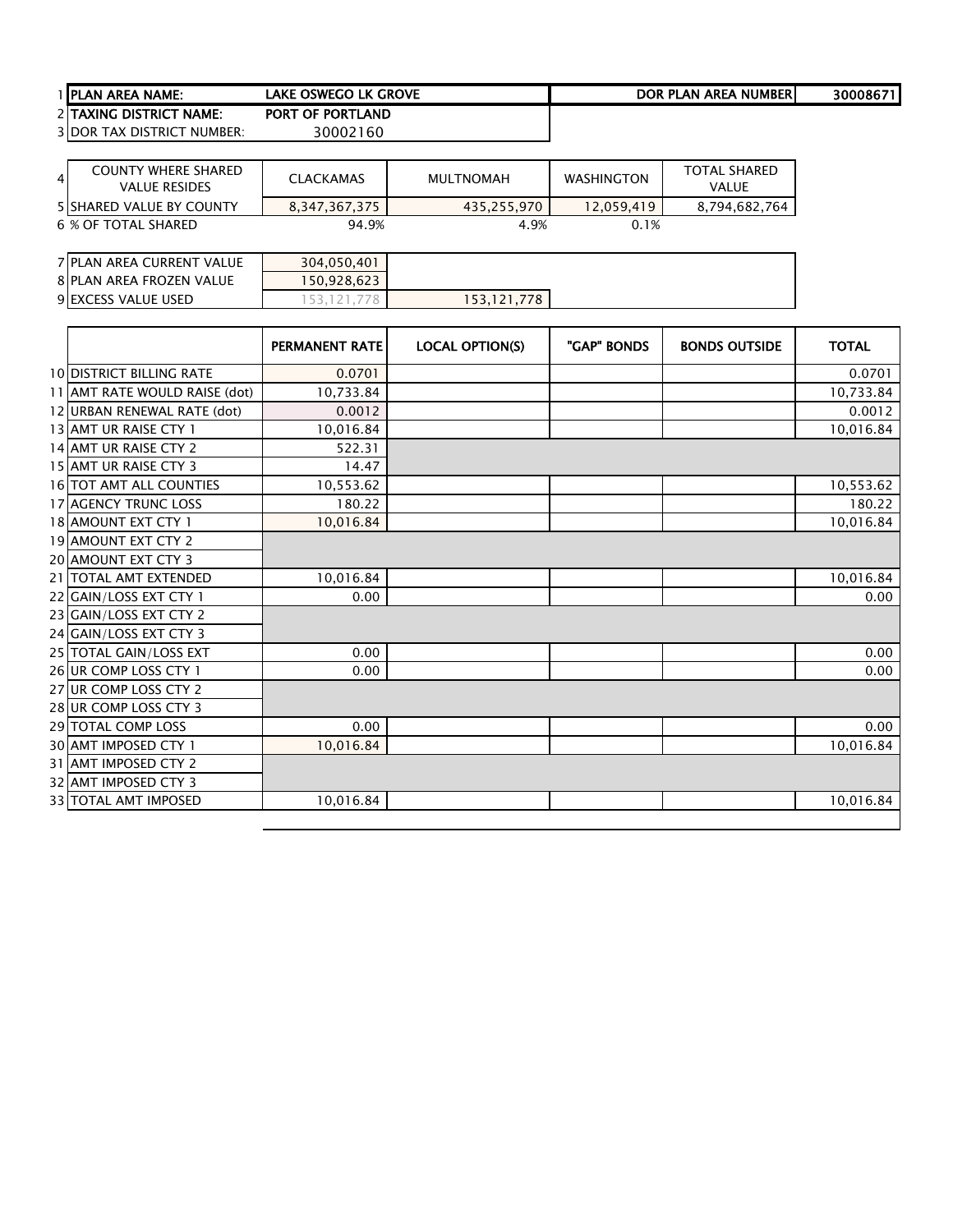| <b>TIPLAN AREA NAME:</b>          | lake oswego lk grove | DOR PLAN AREA NUMBERI | 300086711 |
|-----------------------------------|----------------------|-----------------------|-----------|
| 2 ITAXING DISTRICT NAME:          | SCH LK OSWEGO & BOND |                       |           |
| <b>3 DOR TAX DISTRICT NUMBER:</b> | 30118000             |                       |           |

| $\overline{4}$ | <b>COUNTY WHERE SHARED</b><br><b>VALUE RESIDES</b> | <b>CLACKAMAS</b> | MULTNOMAH  | WASHINGTON | <b>TOTAL SHARED</b><br><b>VALUE</b> |
|----------------|----------------------------------------------------|------------------|------------|------------|-------------------------------------|
|                | <b>5 ISHARED VALUE BY COUNTY</b>                   | 8,337,982,864    | 28,685,400 | 12.059.419 | 8,378,727,683                       |
|                | 6 % OF TOTAL SHARED                                | 99.5%            | 0.3%       | 0.1%       |                                     |

| 7 PLAN AREA CURRENT VALUE | 304,050,401 |            |  |
|---------------------------|-------------|------------|--|
| 8 PLAN AREA FROZEN VALUE  | 50,928,623  |            |  |
| 9 EXCESS VALUE USED       |             | 53.121.778 |  |

|                                 | <b>PERMANENT RATE</b> | <b>LOCAL OPTION(S)</b> | "GAP" BONDS | <b>BONDS OUTSIDE</b> | <b>TOTAL</b> |
|---------------------------------|-----------------------|------------------------|-------------|----------------------|--------------|
| <b>10 DISTRICT BILLING RATE</b> | 4.4707                |                        |             | 0.9129               | 5.3836       |
| 11 AMT RATE WOULD RAISE (dot)   | 684,561.53            |                        |             | 139,784.87           | 824,346.40   |
| 12 URBAN RENEWAL RATE (dot)     | 0.0817                |                        |             | 0.0166               | 0.0983       |
| 13 AMT UR RAISE CTY 1           | 681,213.20            |                        |             | 138,410.52           | 819,623.72   |
| 14 AMT UR RAISE CTY 2           | 2,343.60              |                        |             | 476.18               |              |
| 15 AMT UR RAISE CTY 3           | 985.25                |                        |             | 200.19               |              |
| <b>16 TOT AMT ALL COUNTIES</b>  | 684,542.05            |                        |             | 139,086.89           | 823,628.94   |
| <b>17 AGENCY TRUNC LOSS</b>     | 19.48                 |                        |             | 697.98               | 717.46       |
| 18 AMOUNT EXT CTY 1             | 681,213.20            |                        |             | 138,410.52           | 819,623.72   |
| 19 AMOUNT EXT CTY 2             |                       |                        |             |                      |              |
| 20 AMOUNT EXT CTY 3             |                       |                        |             |                      |              |
| 21   TOTAL AMT EXTENDED         | 681,213.20            |                        |             | 138,410.52           | 819,623.72   |
| 22 GAIN/LOSS EXT CTY 1          | 0.00                  |                        |             | 0.00                 | 0.00         |
| 23 GAIN/LOSS EXT CTY 2          |                       |                        |             |                      |              |
| 24 GAIN/LOSS EXT CTY 3          |                       |                        |             |                      |              |
| 25 TOTAL GAIN/LOSS EXT          | 0.00                  |                        |             | 0.00                 | 0.00         |
| 26 UR COMP LOSS CTY 1           | 0.00                  |                        |             | 0.00                 | 0.00         |
| 27 UR COMP LOSS CTY 2           |                       |                        |             |                      |              |
| 28 UR COMP LOSS CTY 3           |                       |                        |             |                      |              |
| 29 TOTAL COMP LOSS              | 0.00                  |                        |             | 0.00                 | 0.00         |
| <b>30 AMT IMPOSED CTY 1</b>     | 681,213.20            |                        |             | 138,410.52           | 819,623.72   |
| 31 AMT IMPOSED CTY 2            |                       |                        |             |                      |              |
| 32 AMT IMPOSED CTY 3            |                       |                        |             |                      |              |
| <b>33 TOTAL AMT IMPOSED</b>     | 681,213.20            |                        |             | 138,410.52           | 819,623.72   |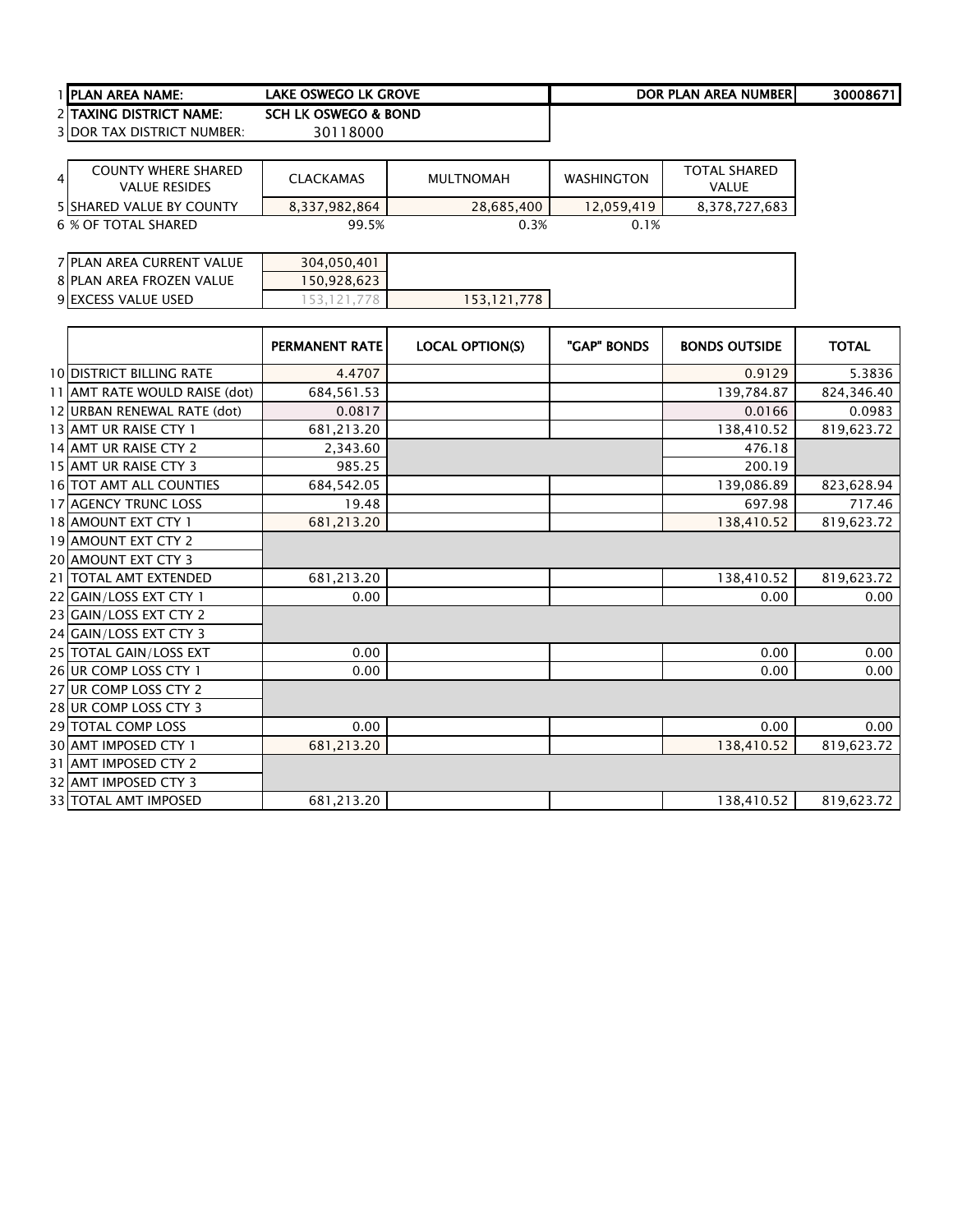| <b>I IPLAN AREA NAME:</b>         | Lake Oswego LK Grove | DOR PLAN AREA NUMBER | 30008671 |
|-----------------------------------|----------------------|----------------------|----------|
| 2 TAXING DISTRICT NAME:           | <b>SRV 2 METRO</b>   |                      |          |
| <b>3 DOR TAX DISTRICT NUMBER:</b> | 300008090            |                      |          |

| 4 | COUNTY WHERE SHARED<br><b>VALUE RESIDES</b> | <b>CLACKAMAS</b> | MULTNOMAH   | <b>WASHINGTON</b> | <b>TOTAL SHARED</b><br>VALUE |
|---|---------------------------------------------|------------------|-------------|-------------------|------------------------------|
|   | <b>5 ISHARED VALUE BY COUNTY</b>            | 8.347.367.375    | 435.255.970 | 12.059.419        | 8.794.682.764                |
|   | 6 % OF TOTAL SHARED                         | 94.9%            | 4.9%        | 0.1%              |                              |

| 7 PLAN AREA CURRENT VALUE | 304.050.401 |             |  |  |
|---------------------------|-------------|-------------|--|--|
| 8 PLAN AREA FROZEN VALUE  | 50.928.623  |             |  |  |
| 9 EXCESS VALUE USED       |             | 153,121,778 |  |  |

|                                 | PERMANENT RATE | <b>LOCAL OPTION(S)</b> | "GAP" BONDS | <b>BONDS OUTSIDE</b> | <b>TOTAL</b> |
|---------------------------------|----------------|------------------------|-------------|----------------------|--------------|
| <b>10 DISTRICT BILLING RATE</b> | 0.0966         |                        |             |                      | 0.0966       |
| 11 AMT RATE WOULD RAISE (dot)   | 14,791.56      |                        |             |                      | 14,791.56    |
| 12 URBAN RENEWAL RATE (dot)     | 0.0016         |                        |             |                      | 0.0016       |
| 13 AMT UR RAISE CTY 1           | 13,355.79      |                        |             |                      | 13,355.79    |
| 14 AMT UR RAISE CTY 2           | 696.41         |                        |             |                      |              |
| 15 AMT UR RAISE CTY 3           | 19.30          |                        |             |                      |              |
| <b>16 TOT AMT ALL COUNTIES</b>  | 14,071.50      |                        |             |                      | 14,071.50    |
| <b>17 AGENCY TRUNC LOSS</b>     | 720.06         |                        |             |                      | 720.06       |
| 18 AMOUNT EXT CTY 1             | 13,355.79      |                        |             |                      | 13,355.79    |
| 19 AMOUNT EXT CTY 2             |                |                        |             |                      |              |
| 20 AMOUNT EXT CTY 3             |                |                        |             |                      |              |
| 21 TOTAL AMT EXTENDED           | 13,355.79      |                        |             |                      | 13,355.79    |
| 22 GAIN/LOSS EXT CTY 1          | 0.00           |                        |             |                      | 0.00         |
| 23 GAIN/LOSS EXT CTY 2          |                |                        |             |                      |              |
| 24 GAIN/LOSS EXT CTY 3          |                |                        |             |                      |              |
| 25 TOTAL GAIN/LOSS EXT          | 0.00           |                        |             |                      | 0.00         |
| 26 UR COMP LOSS CTY 1           | 0.00           |                        |             |                      | 0.00         |
| 27 UR COMP LOSS CTY 2           |                |                        |             |                      |              |
| 28 UR COMP LOSS CTY 3           |                |                        |             |                      |              |
| 29 TOTAL COMP LOSS              | 0.00           |                        |             |                      | 0.00         |
| 30 AMT IMPOSED CTY 1            | 13,355.79      |                        |             |                      | 13,355.79    |
| 31 AMT IMPOSED CTY 2            |                |                        |             |                      |              |
| 32 AMT IMPOSED CTY 3            |                |                        |             |                      |              |
| <b>33 TOTAL AMT IMPOSED</b>     | 13,355.79      |                        |             |                      | 13,355.79    |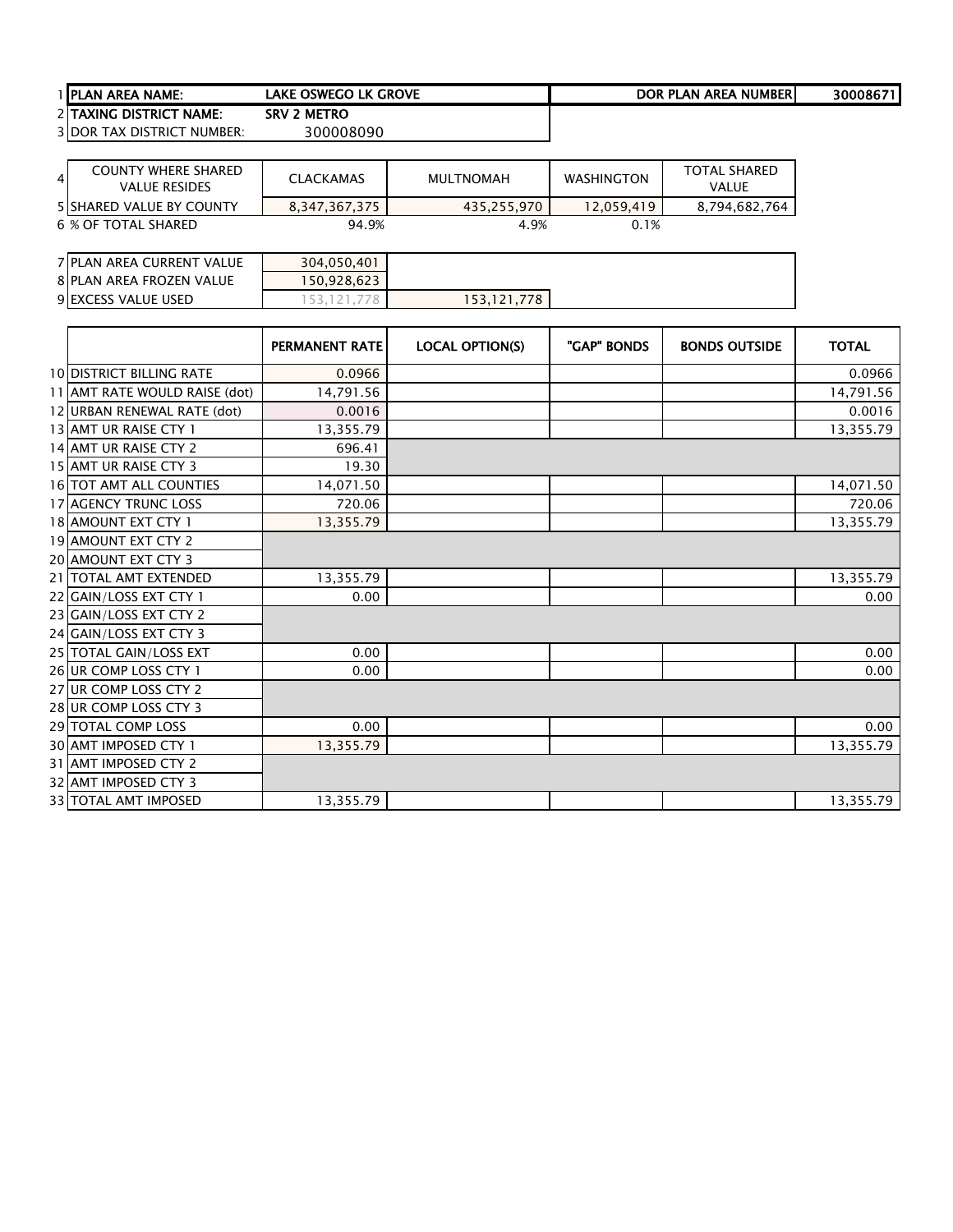| <b>TIPLAN AREA NAME:</b>          | lake oswego lk grove | DOR PLAN AREA NUMBERI | 30008671 |
|-----------------------------------|----------------------|-----------------------|----------|
| 2 TAXING DISTRICT NAME:           | <b>VECTOR</b>        |                       |          |
| <b>3 DOR TAX DISTRICT NUMBER:</b> | 30007510             |                       |          |

| 4 | <b>COUNTY WHERE SHARED</b><br><b>VALUE RESIDES</b> | <b>CLACKAMAS</b> |      |      | <b>TOTAL SHARED</b><br>VALUE |
|---|----------------------------------------------------|------------------|------|------|------------------------------|
|   | <b>5 ISHARED VALUE BY COUNTY</b>                   | 8.347.367.375    |      |      | 8.347.367.375                |
|   | 6 % OF TOTAL SHARED                                | 100.0%           | 0.0% | 0.0% |                              |

| 7 PLAN AREA CURRENT VALUE | 304,050,401 |             |  |
|---------------------------|-------------|-------------|--|
| 8 PLAN AREA FROZEN VALUE  | 150,928,623 |             |  |
| 9 EXCESS VALUE USED       |             | 153,121,778 |  |

|                                 | <b>PERMANENT RATE</b> | <b>LOCAL OPTION(S)</b> | "GAP" BONDS | <b>BONDS OUTSIDE</b> | <b>TOTAL</b> |
|---------------------------------|-----------------------|------------------------|-------------|----------------------|--------------|
| <b>10 DISTRICT BILLING RATE</b> | 0.0065                |                        |             |                      | 0.0065       |
| 11 AMT RATE WOULD RAISE (dot)   | 995.29                |                        |             |                      | 995.29       |
| 12 URBAN RENEWAL RATE (dot)     | 0.0001                |                        |             |                      | 0.0001       |
| 13 AMT UR RAISE CTY 1           | 834.74                |                        |             |                      | 834.74       |
| 14 AMT UR RAISE CTY 2           |                       |                        |             |                      |              |
| 15 AMT UR RAISE CTY 3           |                       |                        |             |                      |              |
| <b>16 TOT AMT ALL COUNTIES</b>  | 834.74                |                        |             |                      | 834.74       |
| <b>17 AGENCY TRUNC LOSS</b>     | 160.55                |                        |             |                      | 160.55       |
| 18 AMOUNT EXT CTY 1             | 834.74                |                        |             |                      | 834.74       |
| 19 AMOUNT EXT CTY 2             |                       |                        |             |                      |              |
| 20 AMOUNT EXT CTY 3             |                       |                        |             |                      |              |
| 21 TOTAL AMT EXTENDED           | 834.74                |                        |             |                      | 834.74       |
| 22 GAIN/LOSS EXT CTY 1          | 0.00                  |                        |             |                      | 0.00         |
| 23 GAIN/LOSS EXT CTY 2          |                       |                        |             |                      |              |
| 24 GAIN/LOSS EXT CTY 3          |                       |                        |             |                      |              |
| 25 TOTAL GAIN/LOSS EXT          | 0.00                  |                        |             |                      | 0.00         |
| 26 UR COMP LOSS CTY 1           | 0.00                  |                        |             |                      | 0.00         |
| 27 UR COMP LOSS CTY 2           |                       |                        |             |                      |              |
| 28 UR COMP LOSS CTY 3           |                       |                        |             |                      |              |
| 29 TOTAL COMP LOSS              | 0.00                  |                        |             |                      | 0.00         |
| 30 AMT IMPOSED CTY 1            | 834.74                |                        |             |                      | 834.74       |
| 31 AMT IMPOSED CTY 2            |                       |                        |             |                      |              |
| 32 AMT IMPOSED CTY 3            |                       |                        |             |                      |              |
| <b>33 TOTAL AMT IMPOSED</b>     | 834.74                |                        |             |                      | 834.74       |